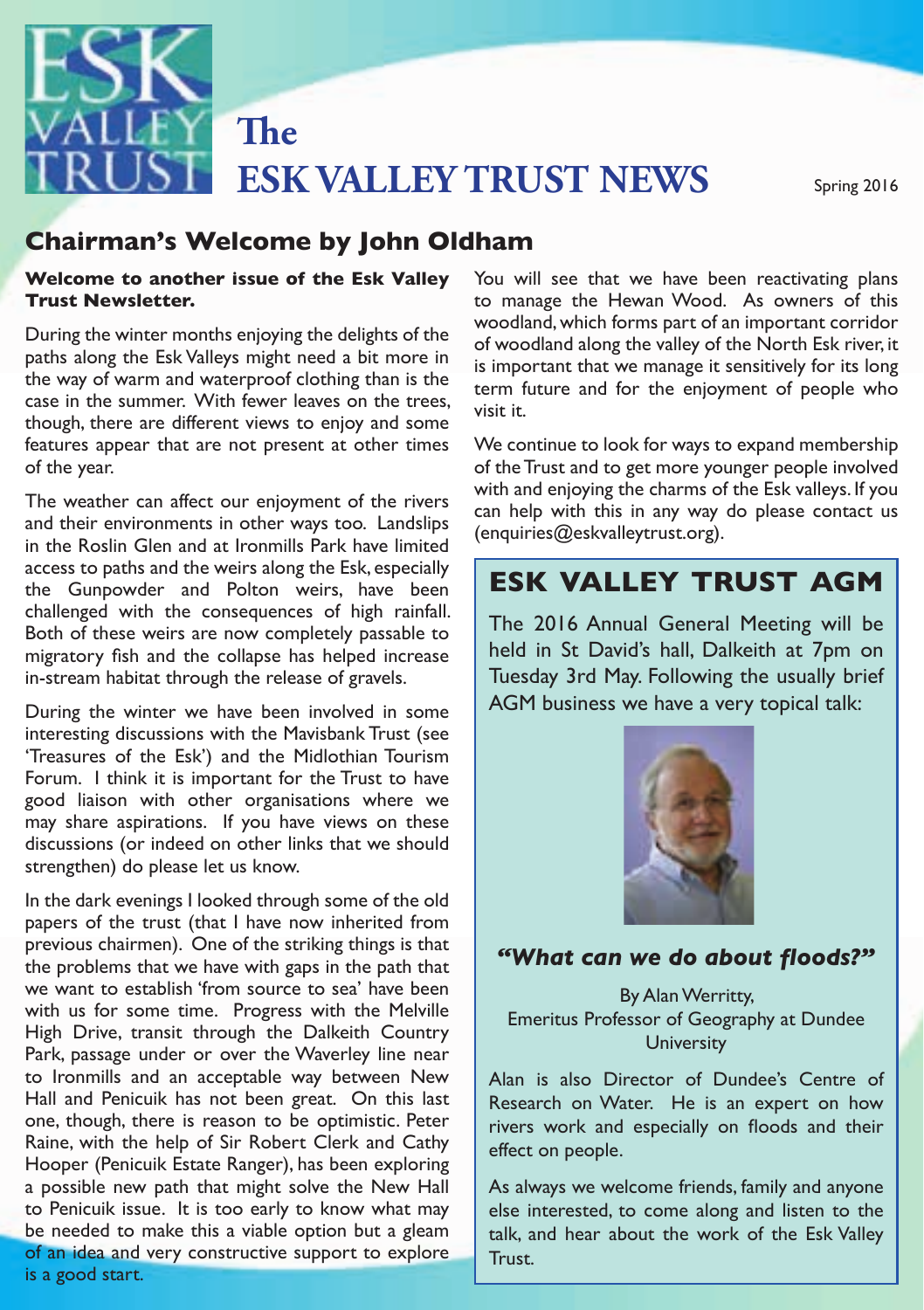### **Managing the Hewan Wood**

After the talents and enthusiasm of our membership the Esk Valley Trust's main asset is the Hewan Wood, a 12.4hectare (30 acres) area of woodland that lies to the south of Polton Road (Loanhead) and west of Polton village.

The woodland was bought in 2002, not long after the formation of the Trust. With great enthusiasm and commitment the Trust's volunteers established fencing, improved existing paths and created the new pathway and steps that give access to the Maiden Castle. You may well have been one of those volunteers.

All woodland needs management and in 2010 a comprehensive Woodland Management Plan was developed. This was part of a strategic woodland management plan that covered woodland along the valley of the North Esk from Roslin Glen to Mavisbank.

While volunteer working parties have worked regularly to keep the paths clear it was obvious, when we came to review the plan last year, that too few of the actions listed in the plan had, in fact, been completed. Many of these go beyond what volunteers alone can deliver. Money will need to be spent, especially where specialist skills are needed. So we will need to find the funds to do what is needed to sustain management of the woodland for long-term benefits.

One of the obvious sources of funds to help with management of the woodland is the WIAT (Woods In and Around Towns) scheme that operates under the Forestry Grant schemes within the Scottish Rural Development Programme. To qualify for grants under this scheme we need to have an upto-date and approved management plan (the 2010 plan effectively lapsed in 2015) and we need to register the land with Scottish Government's Rural Payments and Services. Achieving registration has not been as straightforward as it sounds. Here we are dealing with the same new computer system that is struggling to deal with CAP payments to Scottish farmers. However we have just about completed that step and can now proceed to bring the management plan up to date.

Choosing which actions to include in the plan needs careful thought. WIAT funding will not cover the likely full costs of all of the work that we might want to be done. This means that we must be realistic about the range of actions that we put into the plan (in another five years' time we want to look back on a list of things done and not still pending). It also means that we should seek other support to cover all of the likely costs.

You are welcome to help on both of these points. If there are specific tasks that you think are important for the long-term development of the Hewan Wood or if you have ideas about sources of supplementary funds do please get in touch (enquiries $@$ eskvalleytrust.org ).

Our Spring Hewan Wood clear-up is on Saturday 28th May (details on back page). We will be clearing the paths in the wood and doing some other general tidying. Also please note Tuesday 6th September as an Autumn working day in the wood alongside the Midlothian Paths team.

## **Celebrating Springfield Mill**

On February 9th Pete Cain (Convenor of the Springfield Mill Action Group (SPAG)) and Jo Cooke (Senior Ranger with Midlothian Council) gave the latest evening talk to the EVT in St David's Hall in Dalkeith.

Pete gave us an overview of the geological and industrial past of the site and the challenges that were presented in the 1990s when the post-industrial present (at the time) included plans for housing development. The paper mill that had been active on the site from 1742 until the late 1960's had left a legacy of buildings, ruins and waste that was inherited by Midlothian Council. It steadily became derelict and overgrown – but also a haven for wildlife.

Through the initiative of SPAG, support from Midlothian Council and funding from WREN and SNH the site was protected from development for housing and has been transformed into a delightful reserve that is accessible to people of all ages. Jo gave insights into the wildlife and ongoing development of the site, emphasising the extensive use of it by groups of young people and some views on its future evolution.

For more information see: http://www.midlothian. gov.uk/info/113/parks\_and\_other\_open\_spaces/275/ springfield mill.

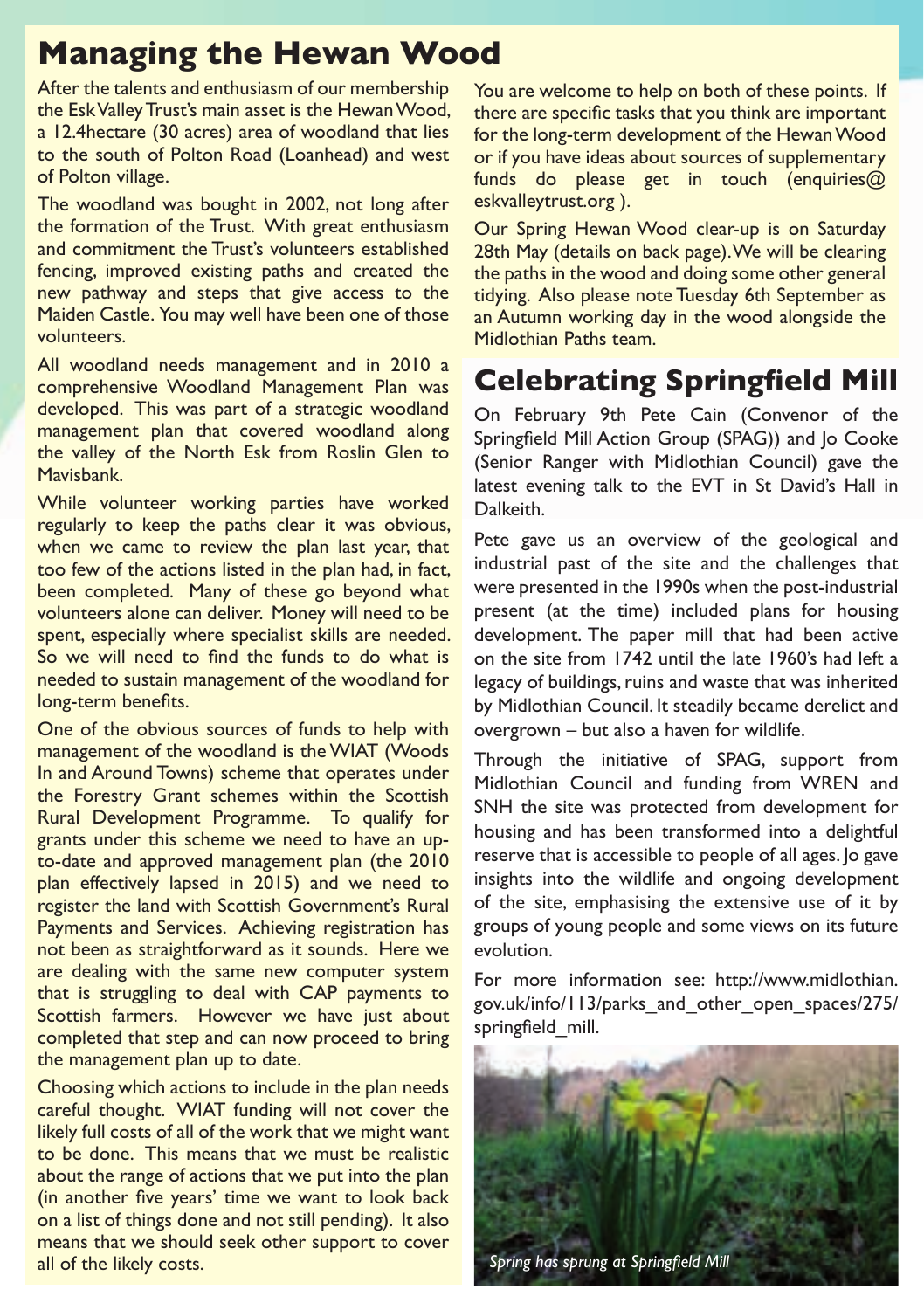## **Tourism in Midlothian**

The Midlothian Tourism Forum Steering Group are planning a new Midlothian Tourism Strategy for 2016 – 2020. The Strategy will emphasise seven themed areas: Business Tourism, Food and drink, Cycling, Outdoor Activities and Nature, Heritage and Culture, Events and Young People.

The EVT was invited to one of the focus group discussions (on Outdoor Activities and Nature) in Dalkeith Arts Centre on 27 January 2016.

One of the big discussion points was Midlothian's identity. In a world of sound bites and limited attention span how might Midlothian identify itself attractively? Are we Edinburgh's countryside? What are the features of Midlothian that can be developed to attract visitors – always on the assumption that that is a good thing.

This exercise will culminate in the first Midlothian Tourism Forum Tourism Conference on the 26th May. There is still time to contribute, if you wish. Ideas for product development to attract more visitors to Midlothian are particularly welcome. The address to send your thoughts to is: Aileen. Scobie@midlothian.gov.uk.

# **Treasures of the Esk**

The valleys of the Rivers Esk, both North and South, are full of treasures of many kinds as readers of this newsletter are fully aware. Some are man-made; others are natural. The prime purpose of the Esk Valley Trust is to stimulate public interest in and care for those treasures (which are presented as the beauty, history and character of the Esk valleys in our constitution).

We are not alone. Several other organisations around the valleys of the Esk share this enthusiasm, often concentrated on particular features or communities. One of those groups is the Mavisbank Trust. While best known for their interests in Mavisbank House and its policies (which can engender passionate and diverse views) the Trust has been taking a broader look at the built heritage of the Esk Valleys. What is it? Who owns it? How accessible is it? How well promoted is it for the benefit of local residents and for visitors? And perhaps especially importantly, how can the various groups with interests in the Esk Valleys work together to achieve their various aspirations for the Esk Valleys and their constituent parts?

In developing their thoughts about the built heritage of the Esk ('The Villas of the Esk' has been the working title for the concept) the Mavisbank Trust has been particularly keen to involve the Esk Valley Trust. So far we have had two meetings - an initial one

# **Damage to paths**



Early last year a landslip on the path through Roslin Glen led to concern about the safety of that part of the North Esk Way. The affected part of the path lies between Roslin and Hawthornden.

Landslide in Roslin Glen The landslip has worsened and the path in that part of the glen is now closed for safety. At the moment the walking route between Roslin and Polton needs to use Manse Road (in Roslin) and the high level path to the Hewan Wood. Options to create an alternative path that can avoid the landslip are being explored.

The heavy rains in January resulted in further land slippage at the steps down to Ironmills Park in Dalkeith. The steps are closed and Midlothian Council are carrying out further survey work to come up with a lasting solution to the problem. Additional barriers prevent access as people were still trying to get past and use the steps. The land is very unstable and there is a real possibility a large portion of the bank could slip. This all serves to remind us, if that is needed, that our rivers and paths are dynamic entities.

in September 2015 at which we were introduced to the grand aspirations of the 'Villas of the Esk' concept and a second one, in December 2015 when we began to discuss practical actions. John Oldham and Peter Raine represented the EVT on both occasions.

At this stage it is too early to say exactly what will emerge from these discussions. Others involved so far have been Midlothian and East Lothian Councils and Historic Environment Scotland (previously known as Historic Scotland). The next step is likely to be work towards a listing of the important built features of the Esk Valleys, their ownership and accessibility. Perhaps this will expand into a better listing of the many other heritage features (cultural, social, industrial, physical etc) working on the basis that it is helpful to know what you have if you want to promote it!

As promoting understanding of what we have and improving access (especially through our paths) is right at the heart of the EVT's purpose our involvement in these discussions is important and, we hope, helpful to achieving our goals.

We will keep you up to date with progress through the website (http://www.eskvalleytrust.org) and through this newsletter. If you have a particular view on this development please let us know via enquiries@eskvalleytrust.org.